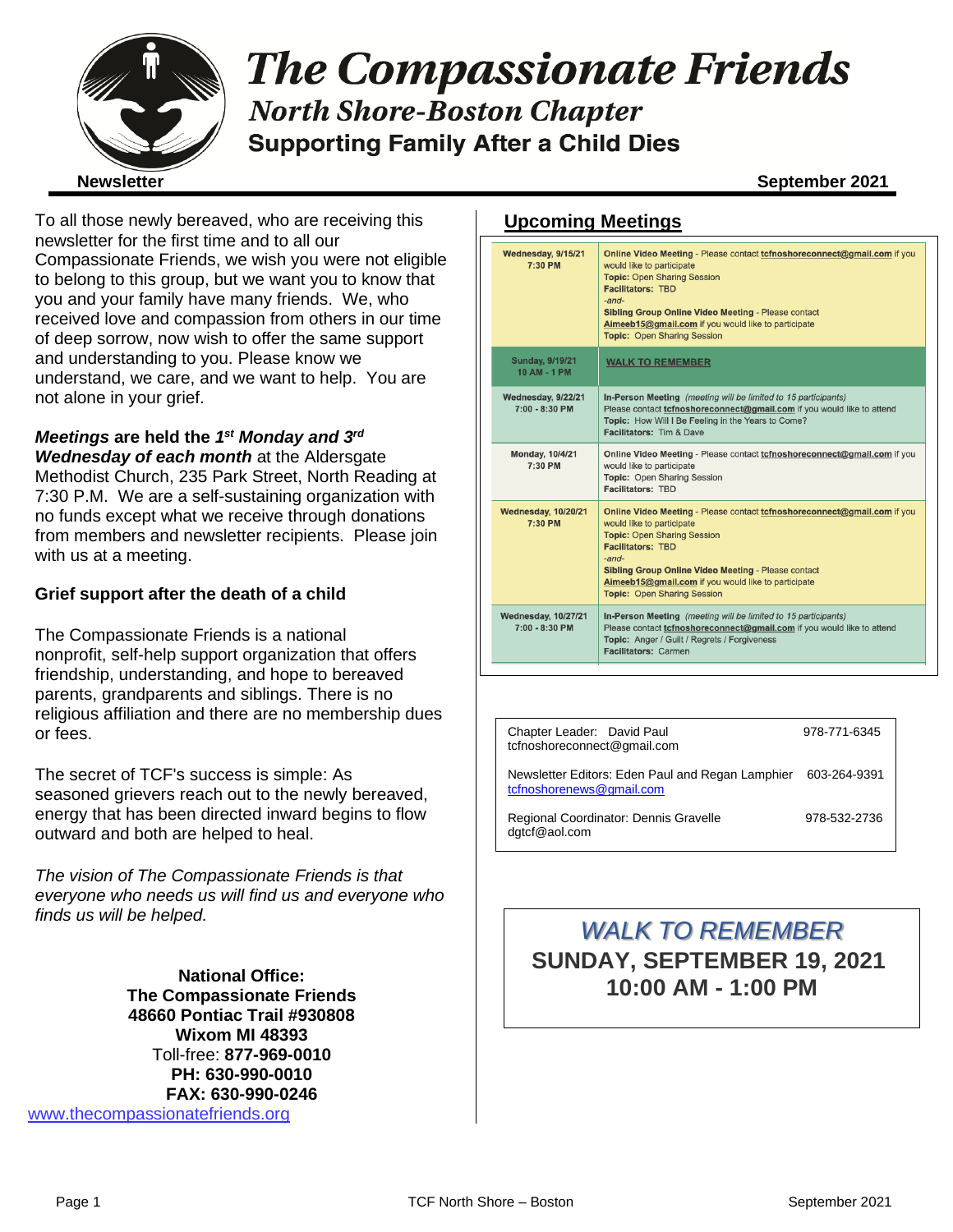#### **JILLIAN ANNE SULLIVAN**

Dear Jillian, You lived a full life with all of its "ups" and "downs" and I continue on that journey. I am so blessed for the twenty years we had together. You taught me the true meaning of love! I miss you desperately but am grateful you are safe in God's care. I will do my best to live well here as I wait to see you again my dear sweet Jill.

Love Always and forever, Mom

*-and-*

#### **TIMOTHY GLENDINNING**

Dear Timothy,

It will be four years on 9/4/21 when we had our goodbyes at Endicott College, you were starting your Junior year. It seems like yesterday, or a few hours ago, or another whole world away. We miss you every measure of time and we long to hold you, as you were, when you were a little boy. Our sense of time has changed since we last had those few parting words, "I'll see you later". Your Mom, sister and me talk about you often, and many times it's sad, or there are times when you are right there in the kitchen having a smile and laughing…God we miss those times. Time is now an unusual thing, not like it was before, it's something we have had to learn how to figure out. My watch runs differently, days it can fly by and days it hardly moves at all. There are times it moves backward, and I get stuck thinking how you were as a child, my little boy, those days are the most special of any days.

Our time was much too short, but every day, every moment, you will live in our hearts forever. Your whole family and all your friends miss you and love you, and someday we will see each other. I may even say, you see I was right. I'll see you later…and that will be a great day. I like to think about 9/4, our last day together, we spent the whole day together, shopping for school, getting you set up. Never in a million years or more, would anyone know that was our last day together. I travel past those places we went to, and I can still see you coming out of Staples and saying, "OK lets go, I've got everything". My parting thought is just that, "You never know when it's the last day together". Appreciate those moments, you never know…it's time which could change the next day…like 9/5/21.

All our love forever, Mom, Dad and Katherine

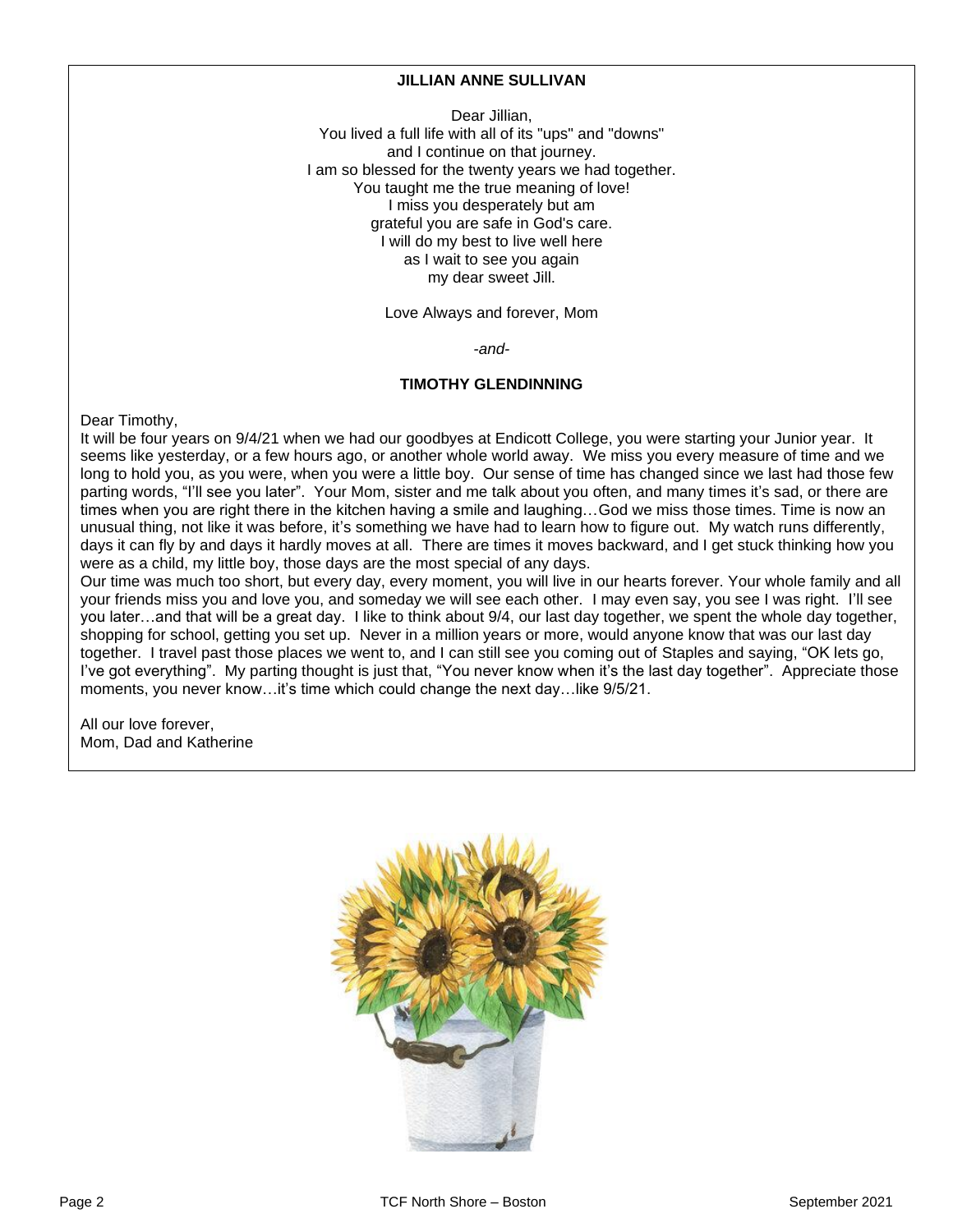#### From HEALING AFTER LOSS: DAILY MEDITATIONS FOR WORKING THROUGH GRIEF by Martha Whitmore Hickman

January 18

#### *Dying is a wild night and a new road -Emily Dickinson*

 One of the things so astonishing and costly about losing a loved one is that, while the sun continues<br>to rise and est, now pensons continue to be delivered  traffic lights still change from red to green and back again, our whole life is turned around, turned upside<br>down. to rise and set, newspapers continue to be delivered, down.

Is it any wonder that we feel disoriented,<br>d? Yet the people we pass on the streets going about their business as though no one's world<br>had been shaken to the eare, as though the earth had nad soon onality to the sore, as though the same into a confused? Yet the people we pass on the streets are had been shaken to the core, as though the earth has world of insecurity and change.

 It is, as Emily Dickinson says, "a new road" – for us as surely as the one we have lost. It will take us time<br>to learn to walk that road. Time, and a lot of help, so we don't stumble and fall irretrievably. Those who have had<br>their own experience of lose will probably be our meet  helpful guides – knowing when to say the right word, when to be silent and walk beside us, when to reach out<br>and take our hand. In time, we will be helpers for others. us as surely as the one we have lost. It will take us time their own experience of loss will probably be our most when to be silent and walk beside us, when to reach out







It's not about get ting over it. legruing to live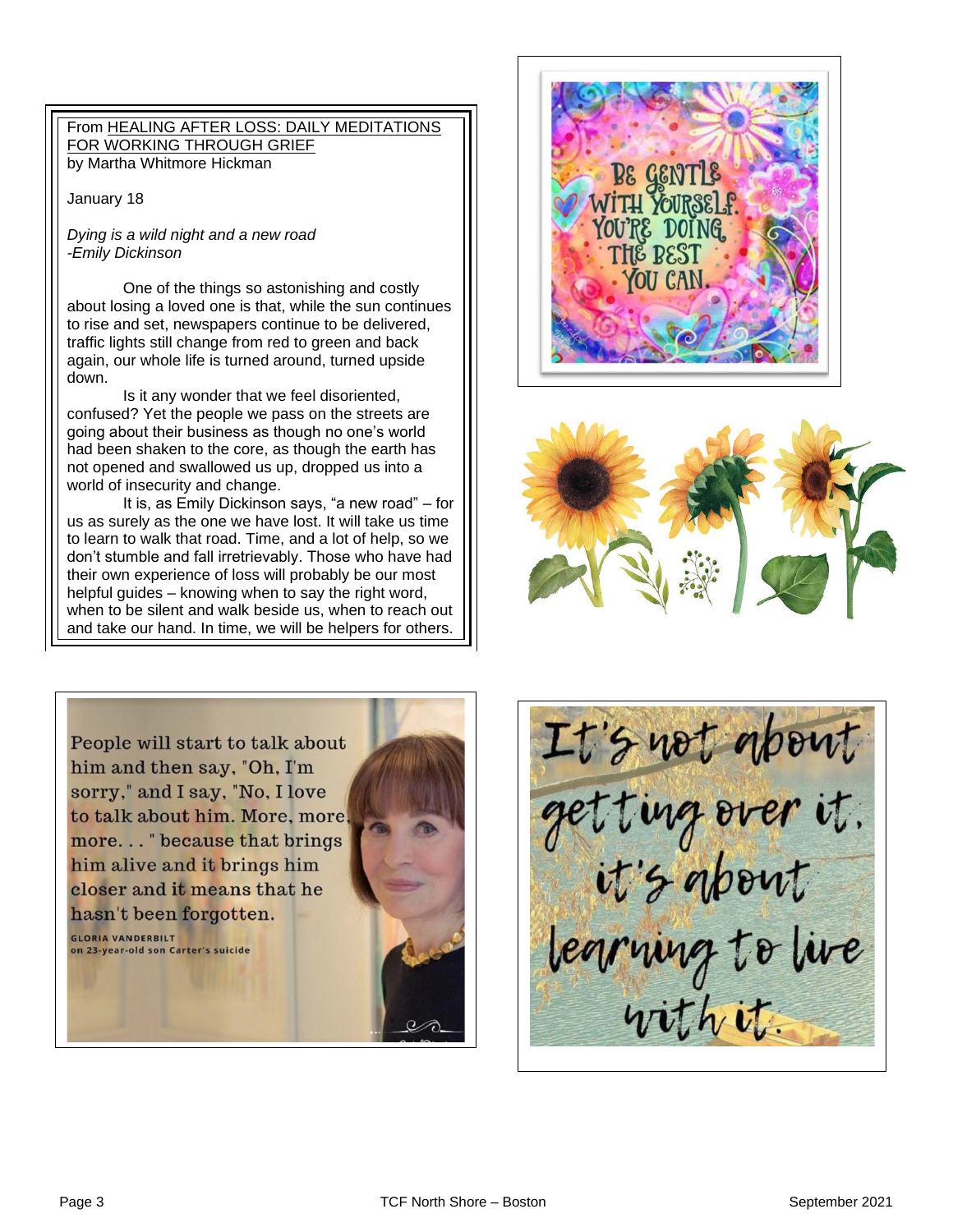## *Thank You for Your Contributions to the TCF North Shore-Boston Walk to Remember*

**Lorrain Snow – In memory of Robert Hale Tavares Nicole Thomas – In memory of Jessica Cormier Tim and Barbara Glendinning – In memory of Tim Glendinning Betty and Owen Knight – In memory of Rebecca Knight Sandy and Barry Dixey – In memory of Jason M. Dixey Diane Chuha – In memory of Rebecca Knight David and Melinda Paul – In memory of Brianna Lee Paul Yousef Alajarma – In memory of Ali and Salah Alajarma Regan Lamphier – In memory of Ethan Lamphier M Mullane – In memory of Jillian Sullivan Eric and Elizabeth Bennett – In memory of Eliot Bennett Aimee Gordon – In memory of George H. Silva Sandy Tsakirgis – In memory of James Kiriakos Rachel Liacos – In memory of Eric Krasker Jim Liacos – In memory of Eric Krasker Tzivya Silverman – In memory of Eric Krasker Lynne Krasker – In memory of Eric Krasker Cheryl Krasker – In memory of Eric Krasker Patricia Foreman Powell – In memory of Julia Ann Forman Stephen and Paulette Bell – In memory of Kayla Bell Sally and Tim Morse – In memory of Darcie Forrestall Kelly Gallagher – In memory of Jillian Sullivan Bob and Ester Boulanger – In memory of George Silva Millie and Jerry Becker – In memory of Sheryl Becker Gary Mullane - In memory of Jillian Sullivan Sheila Thabet – In memory of Cary and Jamie Thabet Jacqueline Sullivan – In memory of Jillian Anne Sullivan Frank and Joan McLaughlin – In memory of Gale McLaughlin Leigh Hurley – In memory of Jillian Sullivan Carmen Pope – in memory of Tom and Christopher Pope Stephen Bell – In memory of Carmel Staunton**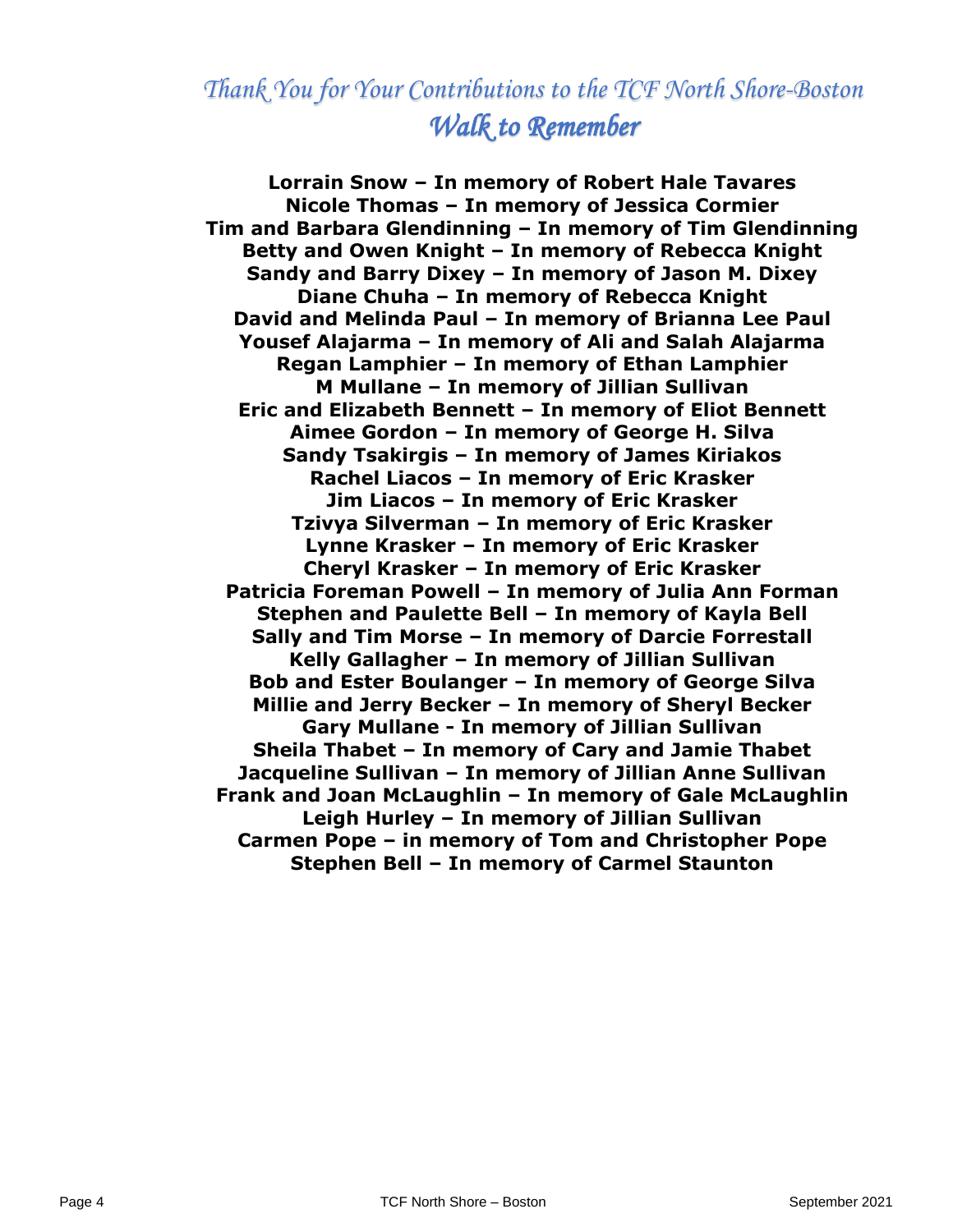## *Our Children Remembered*

## <sup>र</sup> र September Birthdays

Robert Joseph Biondo son of Lorraine & Robert Biondo Joey Bolivar son of Reggie and Cindi Bolivar Derek Anthony Broughton son of Edward and Louise Broughton Jessica Cormier daughter of Walter Cormier and Barbara Melesciuc Bryan Robert Cadigan son of Debbie Daly Kelly Dawkins Lavigne daughter of Frank and Maureen Dawkins Shane Lambert grandson of Irene Lambert Erik Sean Rakos son of Frances Rakos Glenn Buttrick son of Heidi Scott Marquis Bergendahl son of Pauline and Chris Whynot Michael Sverdlove son of Harry and Grace Sverdlove Scott Peterson son of Tim and Parry Peterson Peter Costas son of Barbara Costas, sibling of Alainie Costas Nicholas Charles Erbafina, son of Susan and Charles Erbafina sibling of Jackie Erbafina Ryan Sherman Loughlin son of Cynthia Sherman Alyssa Rose Conte daughter of Janice and David Conte Kyra Grace Koman daughter of Kathy and Stu Koman Ashley St Onge daughter of Rick and Chris St Onge Victor DeMacedo son of Patricia Dos Santos Aderson James Elam son of Lynette Elam Renee Mithen daughter of Kathleen Ravagno Madeleine Elise Fox daughter of Elizabeth Fox Shea Thomas Patno son of Tim and Desiree Patno Kevin Gannon Sibling of Alice and Gil Costa

#### **September Angel Dates**  6-a

James Vincent Barreira son of Susan Barreira Nicholas Alden Chittick son of Joann Chittick Alfredo Alexis Trejo son of Alfredo and Lilliam Trejo Kelly Dawkins Lavigne daughter of Frank and Maureen Dawkins Harrison Andrew Lambert son of Gregory and Sigrid Lambert Aaron DiBella son of Suzanne DiBella Lia Madigan daughter of Maile and Daniel Madigan Sarah Nicoll Boyle daughter of Jackie and Mark Nicoll Mark Jepson sister of Shannon Kaiser Daniel Edwards brother of Rebecca Edwards Timothy Glendinning son of Tim and Barbara Glendinning Brendan Burgess son of Catherine and Bill Burgess Dillon Patrick Dwyer son of Wayne Dwyer Benjamin Clark son of Nancy Wescott Michael Glionna son of Terry Glionna Lindsey Dias daughter of Bruce Dias Joshua Williams son of Donna Williams Gregory Stames son of Donna Bouley AJ Ryan son of Shirley Loranger Jillian Anne Sullivan daughter of Jacqueline Sullivan Timothy Burke son of Anna Bourque Philip Reddy Jr. son pf Philip Reddy Dennis Costa Sibling of Alice and Gil Costa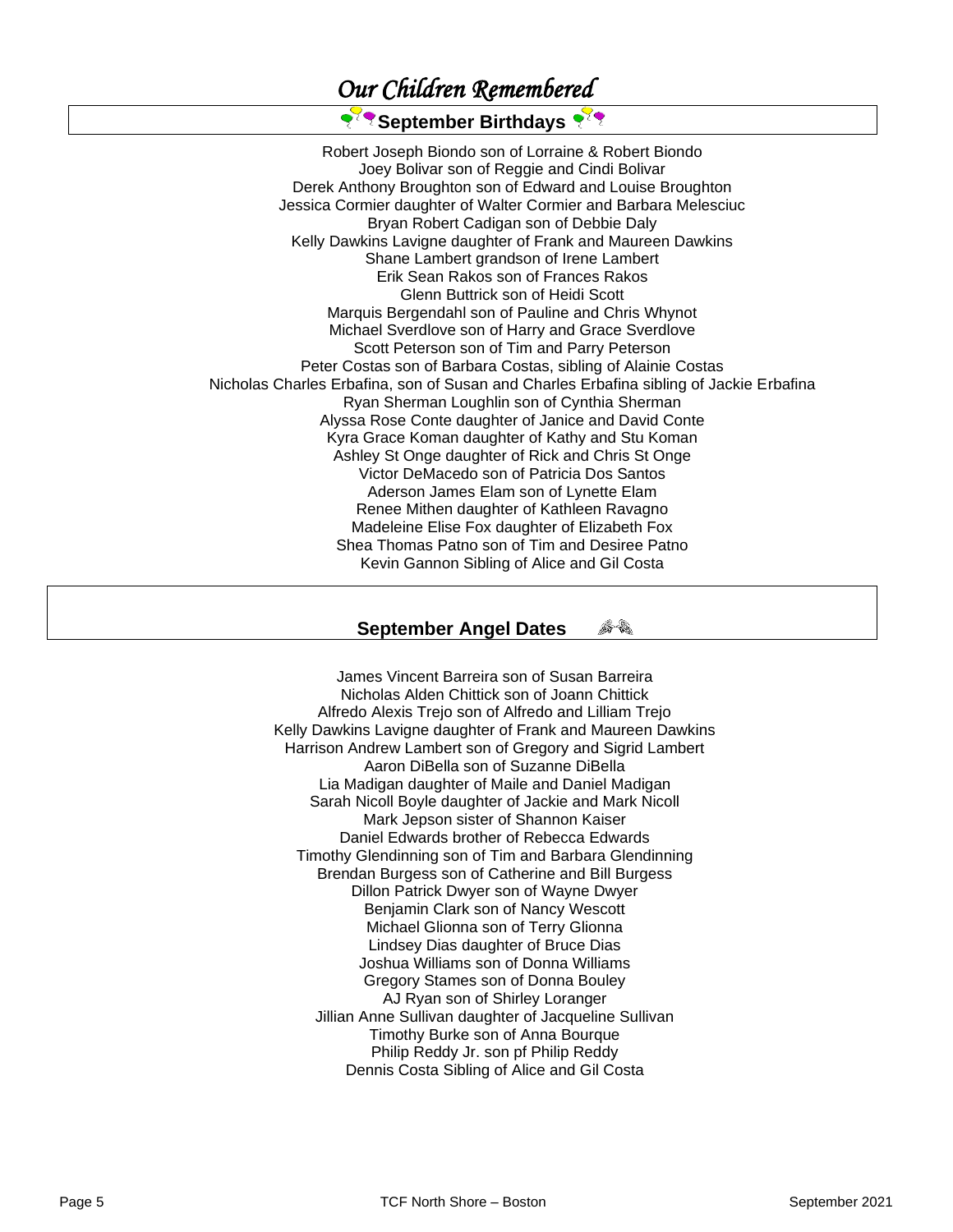| will keep it on record.                     | As a regular feature, the newsletter is used to acknowledge the Birthdays and Anniversaries of the death<br>of our children/siblings at the request of parents/siblings. Permission must be given for us to print your<br>child's name. For privacy reasons we do not print dates. You only need to give permission once and we |             |
|---------------------------------------------|---------------------------------------------------------------------------------------------------------------------------------------------------------------------------------------------------------------------------------------------------------------------------------------------------------------------------------|-------------|
| Childs Name: The Childs of the Childs Name: | Birth Date:                                                                                                                                                                                                                                                                                                                     | Angel Date: |
| Parents:                                    |                                                                                                                                                                                                                                                                                                                                 |             |

**Send to**: David Paul 48 Castle View Dr, Gloucester, MA 01930

**Note:** If your child's information is missing or not correct please send the correct data to be posted in the next edition to: [tcfnoshorenews@gmail.com](mailto:tcfnoshorenews@gmail.com)

|                  | Our telephone friends are here to help you if you feel the need to connect<br>with someone outside of our usual meeting night. We are not<br>professionals – we are all bereaved parents seeking to find a way<br>through our grief.<br>Please be considerate in the timing of your calls to these volunteers. |              |
|------------------|----------------------------------------------------------------------------------------------------------------------------------------------------------------------------------------------------------------------------------------------------------------------------------------------------------------|--------------|
| <b>Beverly</b>   | Carmen Pope, son, 3 days, anencephaly; son, 11, boating accident                                                                                                                                                                                                                                               | 978-998-4087 |
| <b>Billerica</b> | Jeff Moore, son, 17, moped accident                                                                                                                                                                                                                                                                            | 978-663-8539 |
| Gloucester       | Melinda & David Paul, daughter, 20, sudden cardiac arrest                                                                                                                                                                                                                                                      | 978-771-6345 |
| Haverhill        | Crystal Chambers, sibling, 28, cause unknown                                                                                                                                                                                                                                                                   | 508-523-2810 |
| North Andover    | Catherine Olson, daughter, 27, pedestrian accident                                                                                                                                                                                                                                                             | 978-681-8341 |
| Salem, NH        | Regan Burke, son, 8, pneumonia/cardiac arrest                                                                                                                                                                                                                                                                  | 603-264-9391 |
| Winchester       | Reenie McCormack, son, 20, drowning                                                                                                                                                                                                                                                                            | 781-729-1878 |
| Woburn           | Nancy Whipple, son, 22 months, cancer                                                                                                                                                                                                                                                                          | 781-938-5840 |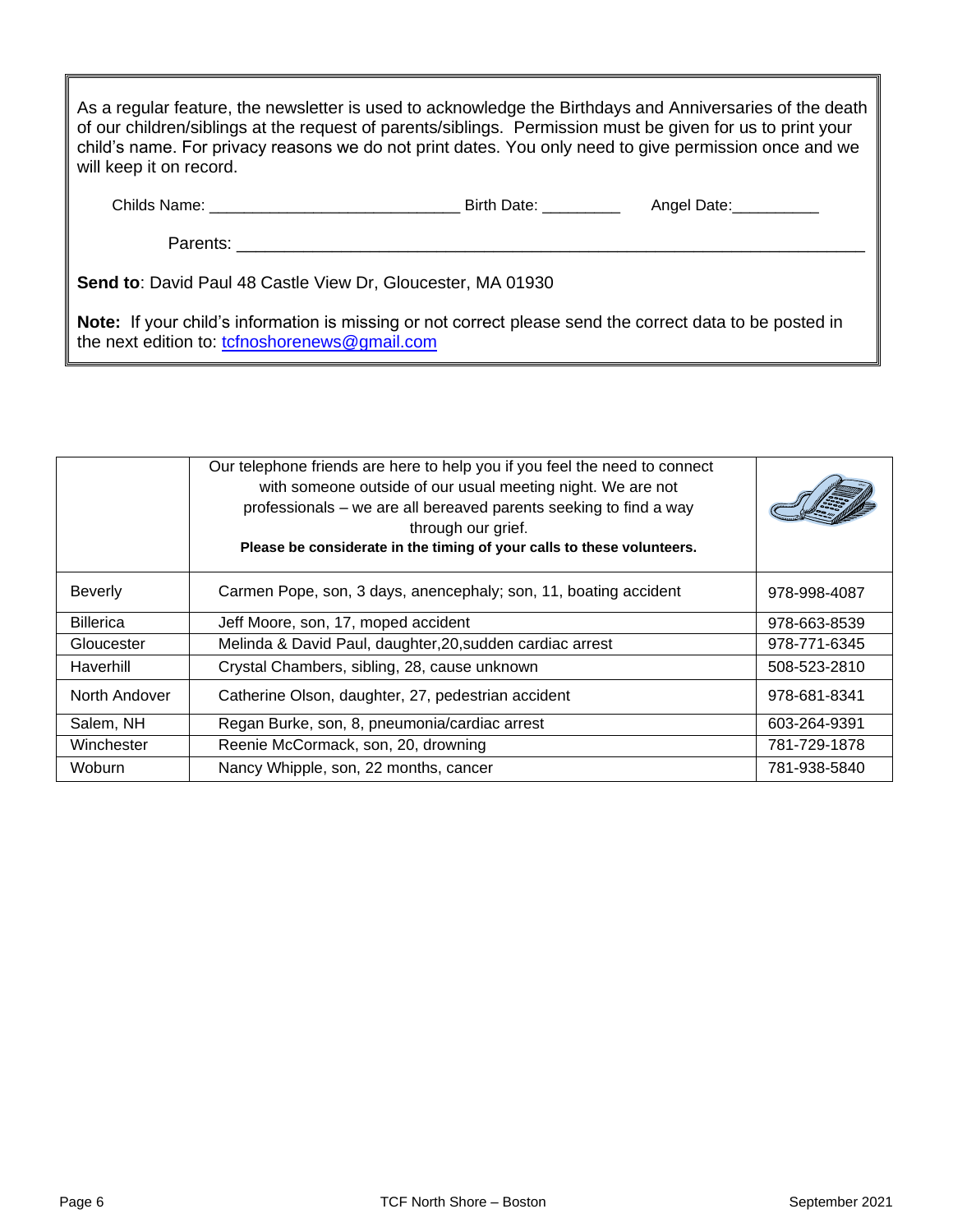



In memory of Victor George,

Happy 41<sup>st</sup> Birthday! Not a day goes by when I don't think of you and miss you. Always in my heart.

Love Mom and Dad

*In memory of Renee Mithen Love and Miss You so much Renee!! I am watching for you! Love Mum Ravagno*



*This section is reserved for personal messages in memory of our children, grandchildren, and siblings. Donations received help to cover the operating costs of the chapter; monthly meetings, refreshments, newsletter mailing, etc. While not expected, any donations are always appreciated.*

## *Thank you to all who continue to leave donations in the box at every meeting*

| Love Notes are a way to share a message in memory of your child/grandchild/sibling. Donations received with Love notes<br>help with the cost of publication of this newsletter.                                                                                                                                                            |  |  |  |
|--------------------------------------------------------------------------------------------------------------------------------------------------------------------------------------------------------------------------------------------------------------------------------------------------------------------------------------------|--|--|--|
| Please send your Love Notes with donation by mail to<br>Bob Boulanger, 42 Chatham Rd. Billerica, MA 01821, or give them to the leader at the monthly meetings.<br>Please use the form below to assure notes are posted exactly as you want them. Love Notes for the next newsletter must<br>be received by the 15th of the previous month. |  |  |  |
| Love Gifts for future dates may be sent at any time; month to be published:                                                                                                                                                                                                                                                                |  |  |  |
| Love Gift from <b>Exercise 2018</b><br><b>In memory of the contract of the contract of the contract of the contract of the contract of the contract of the contract of the contract of the contract of the contract of the contract of the contract of the contract of </b>                                                                |  |  |  |
|                                                                                                                                                                                                                                                                                                                                            |  |  |  |

 **\_\_\_\_\_\_\_\_\_\_\_\_\_\_\_\_\_\_\_\_\_\_\_\_\_\_\_\_\_\_\_\_\_\_\_\_\_\_\_\_\_\_\_\_\_\_\_\_\_\_\_\_\_\_\_\_\_\_\_\_\_\_\_\_\_\_\_\_\_\_\_\_\_\_\_\_\_\_\_\_\_\_\_\_\_\_\_\_\_\_**